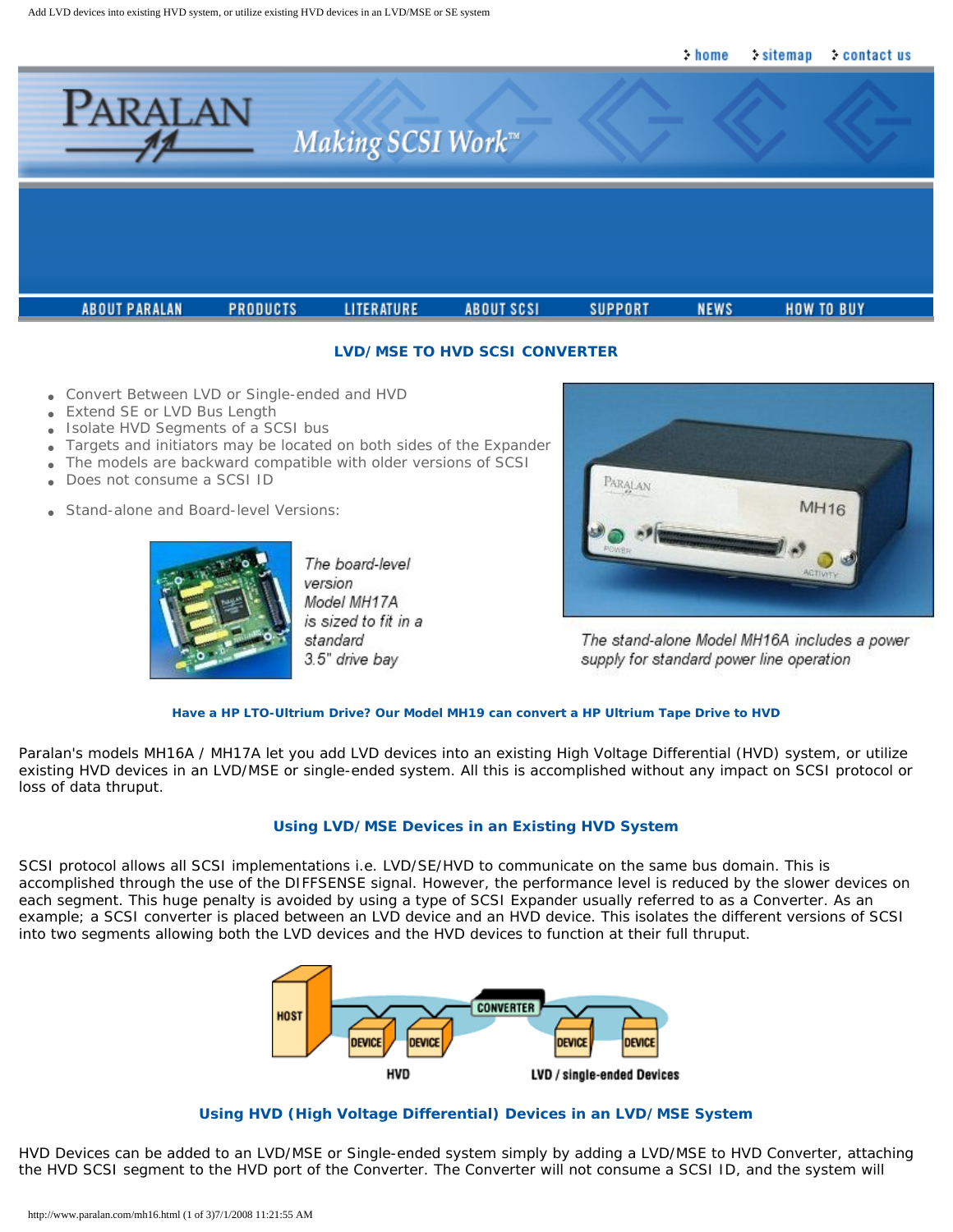operate with no compromise of thruput.



#### **Mixing SCSI Device Types**

Multimode LVD SCSI will automatically change to Single-Ended (SE) if an SE device is on the same bus segment. However, neither LVD nor SE SCSI can directly communicate with HVD SCSI. A Model MH16A or MH17A LVD/MSE to HVD SCSI Converter enables this type of communication by converting the LVD or SE SCSI to HVD or vice versa. The presence of a SCSI Converter will not decrease data thruput.

If the application in which you want to use an LVD/MSE to HVD converter has an Ultra320 LVD host adapter with Ultra320 drives connected to it, you should use the Model MH32A or MH33A. In all other LVD or SE to HVD applications the Model MH32A, MH33A, MH16A or MH17A may be used.

Paralan Models MH16A and MH17A LVD/MSE to HVD SCSI Converters are completely compatible with all devices that conform to the full ANSI X3T10 standards through SPI-3 (Ultra160). They are available either as stand-alone units utilizing line voltage, or as board-level units for installation in other equipment.

#### **Isolation for Hot Swapping**

The logical isolation between the two sides of a SCSI Converter allows a device on one side to be disconnected without disturbing the other side.

### **Narrow/Wide Conversion**

The MH16A and MH17A (Wide) models may be used to interconnect Narrow SCSI devices on one side with Wide SCSI on the other side.

**[PDF version](http://www.paralan.com/pdf/mh16data.pdf)** *of this data sheet.*

## **Specifications:**

| <b>Environmental</b>                                                |  |  |  |
|---------------------------------------------------------------------|--|--|--|
| Relative Humidity: 0 - 95% non-condensing                           |  |  |  |
| Operating Temperature: 0 - 50°C                                     |  |  |  |
| Storage Temperature: - 25 to +75°C                                  |  |  |  |
| <b>Power Requirements</b>                                           |  |  |  |
| Stand-alone units (MH16A):                                          |  |  |  |
| Voltage: 100 - 260 VAC, auto select                                 |  |  |  |
| Frequency: 50 - 60 Hz                                               |  |  |  |
| Board-level units (MH17A):                                          |  |  |  |
| Voltage: 5 V dc ±5%                                                 |  |  |  |
| Current: 1.5 A max                                                  |  |  |  |
| <b>Safety Approvals</b>                                             |  |  |  |
| UL, CSA, TUV, CE                                                    |  |  |  |
| <b>EMI/RFI</b>                                                      |  |  |  |
| FCC Class A, CE                                                     |  |  |  |
| <b>SCSI Connections</b>                                             |  |  |  |
| MH16A, MH17A: SCSI-3 68-pin High-Density female Alt-3 "P" Connector |  |  |  |
| Communication                                                       |  |  |  |
| <b>Sustained Data Throughput:</b>                                   |  |  |  |
| Limited by HVD bus to 40 MBytes/sec (16-bit)                        |  |  |  |
| <b>Warranty</b>                                                     |  |  |  |
| Two year limited warranty                                           |  |  |  |
| <b>Weight:</b>                                                      |  |  |  |
| MH16A: approx. 12 oz (0.34 kg)                                      |  |  |  |
|                                                                     |  |  |  |